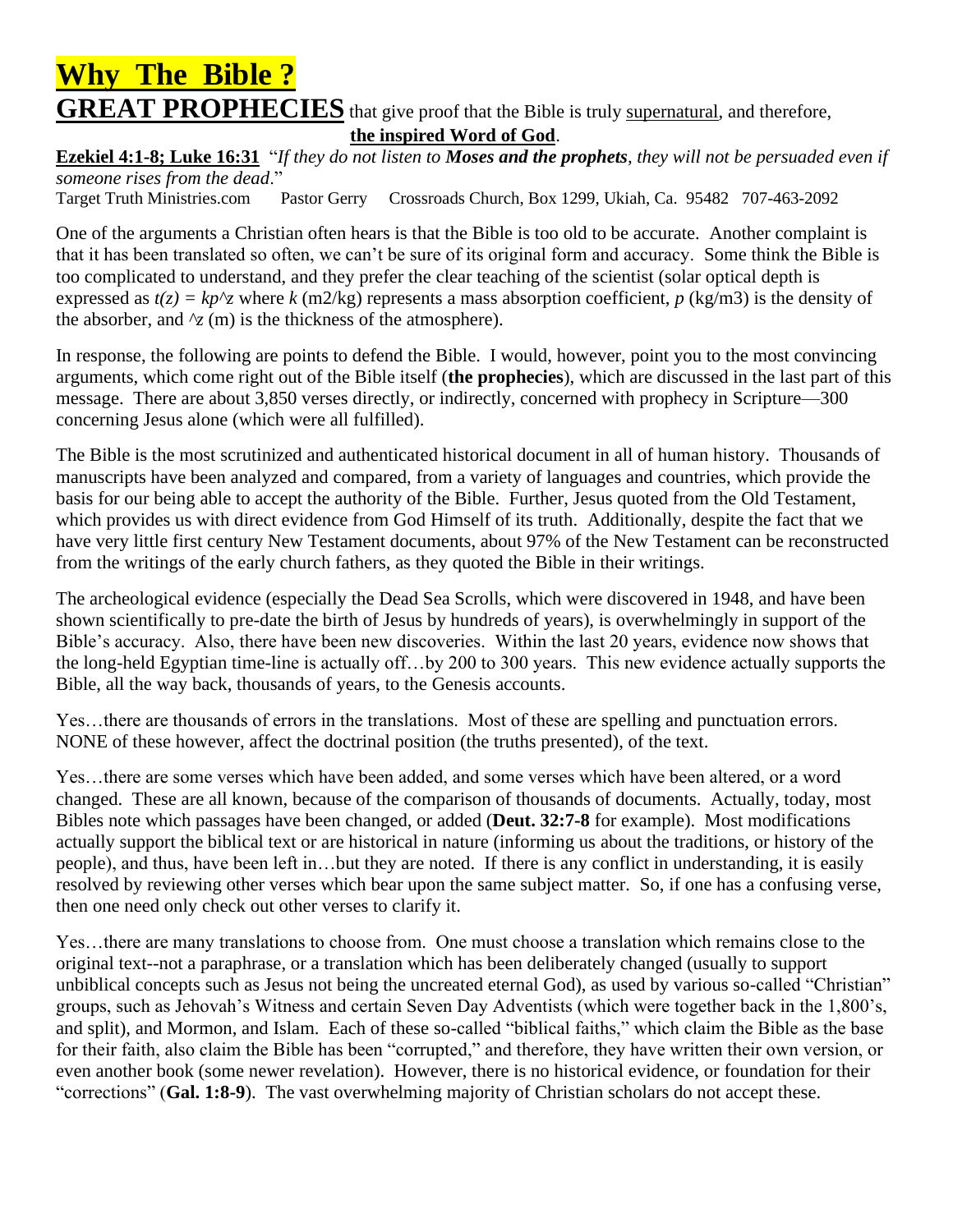So, the Bible is historically accurate, reliable, and documented by ancient parchments (like the Dead Sea Scrolls, and thousands of Greek, Syriac, Coptic, and Latin manuscripts, as well as the early Church fathers writings).

There is a way to prove that the Bible is truly the Word of God…*Prophecies*. In **Luke 16:31**, Jesus states – "*If they do not listen to Moses and the prophets, they will not be persuaded even if someone rises from the dead*." If prophecies, written hundreds of years before an event actually occurs, are accurate (predicted to the very year…even the very day), this is startling evidence of supernatural knowledge (not just a good guess by some man).

The fulfillment of a prophecy is an amazing event. Only one source in all of mankind's history has proven fully accurate in the fulfillment of prophecies—the Bible—God's Word. Even mankind's so-called great prophets outside the Bible, have only been shown to be accurate up to about 20% of the time, and this is only if the prophecies are "general" in nature, and do not require specifics, such as predicting a specific date.

Since the time of the discovery of the Dead Sea Scrolls, in 1948, we now have conclusive scientific evidence that prophecies from the Old Testament were actually written hundreds of years before the time of Christ.

Many of the Bible's prophecies were fulfilled at the time of Christ's arrival 2,000 years ago, and many more are being fulfilled today, as a prerequisite to the return of Christ. Let us examine just a few of the more prominent ones.

### **The Prophecy of Jesus' arrival 2,000 years ago:**

**Genesis 49:10** – The scepter (authority to administer justice and punishment), was removed from Judah just before the arrival of Jesus. Rome removed this authority from Judah, and gave it to Herod (an Edomite, not a Jew). Therefore, the arrival of the Messiah (Shiloh, the Messiah, "God in their presence"), was at hand at the time of Herod, and fulfilled.

**Isaiah 7:14** – The Virgin Birth was fulfilled, as recorded in **Matthew 1:22-23**.

**Micah 5:1-5** – Jesus was born in Bethlehem, as recorded in **Matthew 2:1-6**.

**Jeremiah 31:15** – Herod called for the massacre of all infants in an attempt to kill the baby Jesus, as recorded in **Matthew 2:17-18**.

**Hosea 11:1** – Jesus was taken out of harm's way to Egypt, and after the death of Herod, God called Jesus out of Egypt, to return to Israel, as recorded in **Matthew 2:15**.

**Daniel 9:24-26** – Jesus was made known to all, as the Messiah (the long awaited King), upon His arrival at Passover (when He was to be killed). This occurred exactly, *to the very day*, as recorded here in Daniel 9, over 500 years before Jesus was born, and confirmed by science in writings dating to 200 years before Jesus was born (the Dead Sea Scrolls). In 1894, Sir Robert Anderson, in his work "*The Coming Prince*," calculated the exact number of days in the 69 weeks of years in this prophecy of Daniel (69x7 years—the Hebrew prophets used a day to refer to a year in God's prophecies—**Numb. 14:34; Ezek. 4:6**). The number of days as calculated from knowing the date of the decree to rebuild Jerusalem (**Dan. 9:25; Neh. 2:1-10**, which dates to March 14, 445 B.C., per the decree of Artaxerxes), to the Passover week at which Jesus was killed, including all the leap years and leap days, etc., totals 173,880 days. This prophecy was fulfilled *exactly*, to the very day, when Jesus entered Jerusalem on the 10<sup>th</sup> of the Jewish month of Nisan, which is the exact day the lamb to be sacrificed is to be selected (**Ex. 12:3-6**--see *Feasts of Israel* Study – Target Truth Ministries.com).

 Jesus, at His "triumphful" entry, claimed to be the awaited King, sitting as a king on a donkey (**Zech.9:9**), on Saturday (the 10th of the month on the *Jewish* calendar—April 8th on our *modern* calendar), the *exact day* the lambs were selected for the Passover sacrifice (**Ex. 12**). When Jesus arrived that day, He wept over Jerusalem (**Luke 19:41**), because, as He said in **Luke 19:44**; "*You did not recognize the time of God's coming to you*." Do you think this was just a coincidence? Note in **Luke 19:37-40**, that the song the disciples were singing (**Psalm 118**), was a reference to the coming "King," and also, note that the Pharisees wanted Jesus to rebuke His disciples for blasphemy (**Luke 19:39** -declaring Jesus as the Messiah—the Christ). Seventh Day Adventists and Jehovah's Witness (who came out of the Seventh Day Adventists), mistakenly use the rebuilding of the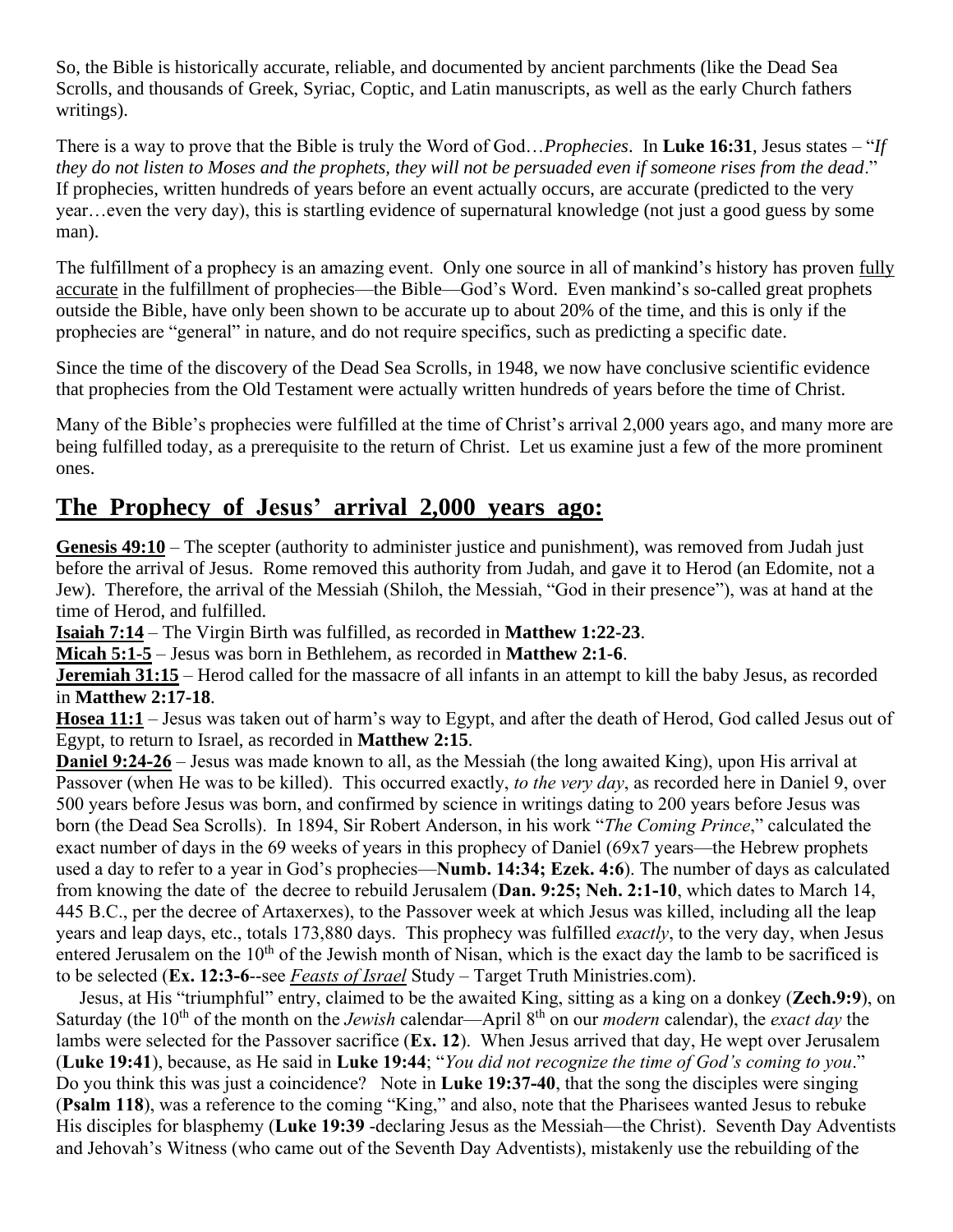*temple* in 457 B.C./455 B.C. respectfully, as their starting point to count the days in the Daniel 8 and 9 prophecies. But, rebuilding the *temple* does not agree with Daniel 9, which states the rebuilding of the *city*, which began in 445 B.C.

**Leviticus 23 – The 7 Feasts of Israel** – Jesus has fulfilled each of these seven "feasts" (actually the word in Hebrew means "*appointments*"), which were given to Moses 1,500 years before Jesus was born, and Jesus fulfilled each one of them to the very day (see the Study on **The 7 Feast of Israel** – Target Truth Ministries.com). These predicted the exact days of the coming of the Messiah, which Jesus fulfilled at His first coming, and it is expected that these also foretell of Jesus' second coming as well (see *2068* at Target Truth Ministries.com).

## **The Prophecy of Jesus' ministry and death :**

**Isaiah 29:18-19** – Jesus healed the blind and the deaf, as recorded in **Matthew 11:5; Mark 7:37; John 9:39**. **Zechariah 11:12-13** – Jesus was betrayed for 30 pieces of silver, and that money was used to buy a potter's field, as recorded in **Matthew 26:14-15, 27:9-10**. **Zechariah 9:9-10** – Jesus entered Jerusalem on a donkey, as recorded in **Matthew 21:4-5**.

**Isaiah 50:6** – Jesus was scourged, and spat upon, on His way to death, as recorded in **Matthew 26:67, 27:26, 30**.

**Isaiah 53:7** – Jesus was the Lamb slaughtered as a sacrifice for those who trust in Him, as recorded in **John 1:29, 36**.

**Numbers 21:8-9; Deuteronomy 21:23** - Jesus was killed upon a tree (wooden pole), as recorded in **John 3:14-15; Galatians 3:13**.

**Isaiah 53:5; Zechariah 12:10; Psalm 22:16** – Jesus' hands and feet were pierced, as recorded in **John 19:34-37; Matthew 27:31, 35-36; Romans 4:25, 5:6, 8**. Archeologists tell us that when

these prophecies were made, that the punishment of crucifixion had not even been invented yet.

**Isaiah 53:12** – Jesus was killed along with criminals (transgressors), as recorded in **Mark 15:27-28**.

**Psalm 69:21** – Jesus was given gall and vinegar, as recorded in **Matthew 27:34, 48**.

**Psalm 22:18** – Jesus' coat was gambled over, as recorded in **Matthew 27:35**.

**Exodus 12:46; Numbers 9:12; Psalm 34:20** – Jesus died with no broken bones, as recorded in **John** 

 **19:36**.

**Isaiah 53:9** – Even though condemned as a criminal, Jesus was buried in a rich man's tomb, as recorded in **Matt. 27:57-60**.

**Psalm 16:8-10, 49:15, 86:13** – Jesus rose from the dead, as recorded in **Acts 2:27, 13:35; Matt. 28:1-10. Psalm 68:18** – Jesus ascended into heaven, as recorded in **Ephesians 4:9; Acts 1:9-11**.

**Leviticus 23 – The 7 Feasts of Israel** – Jesus has fulfilled each of these 7 "Feasts" (actually the Hebrew word means *appointments*), given to Moses 1,500 years before Jesus was born, and Jesus fulfilled each one of them to the very day (see the Study on **The 7 Feasts of Israel** – Target Truth Ministries.com).

# **The Prophecy of Israel's Restoral:**

**Ezekiel 4:1-8; Jeremiah 25:8-12; Leviticus 26:1-18; 2 Kings 24 & 25** – Chuck Missler, in 1998, determined that this great prophecy of Ezekiel 4:1-8, had been fulfilled by the restoration of Israel as a nation, once again, after almost 2,500 years of being under other nation's control. In Ezekiel 4:1-8, God commands Ezekiel to lay on his side, as a prophecy against Israel for their iniquity. In verse five, the 390 "days" are to represent years of oppression they will have to endure, and in verse six, another 40 more "days" (years - Ezek. 4:6; Numb. 14:34), are added, because of iniquity, for a total of 430 "days" (or years). God is telling Israel that they face 430 years of judgment for their disobedience.

 In Leviticus 26, God tells Israel that: **1)** Verse 16 – if they disobey Him, they will suffer their enemies ruling over them (this happened beginning with the 70 years of captivity by Babylon prophesied by Jeremiah (Jer. 25:8-12, 29:10), which happened in 605 B.C., with the first siege of Israel, and then, **2)** Verse 18 – if they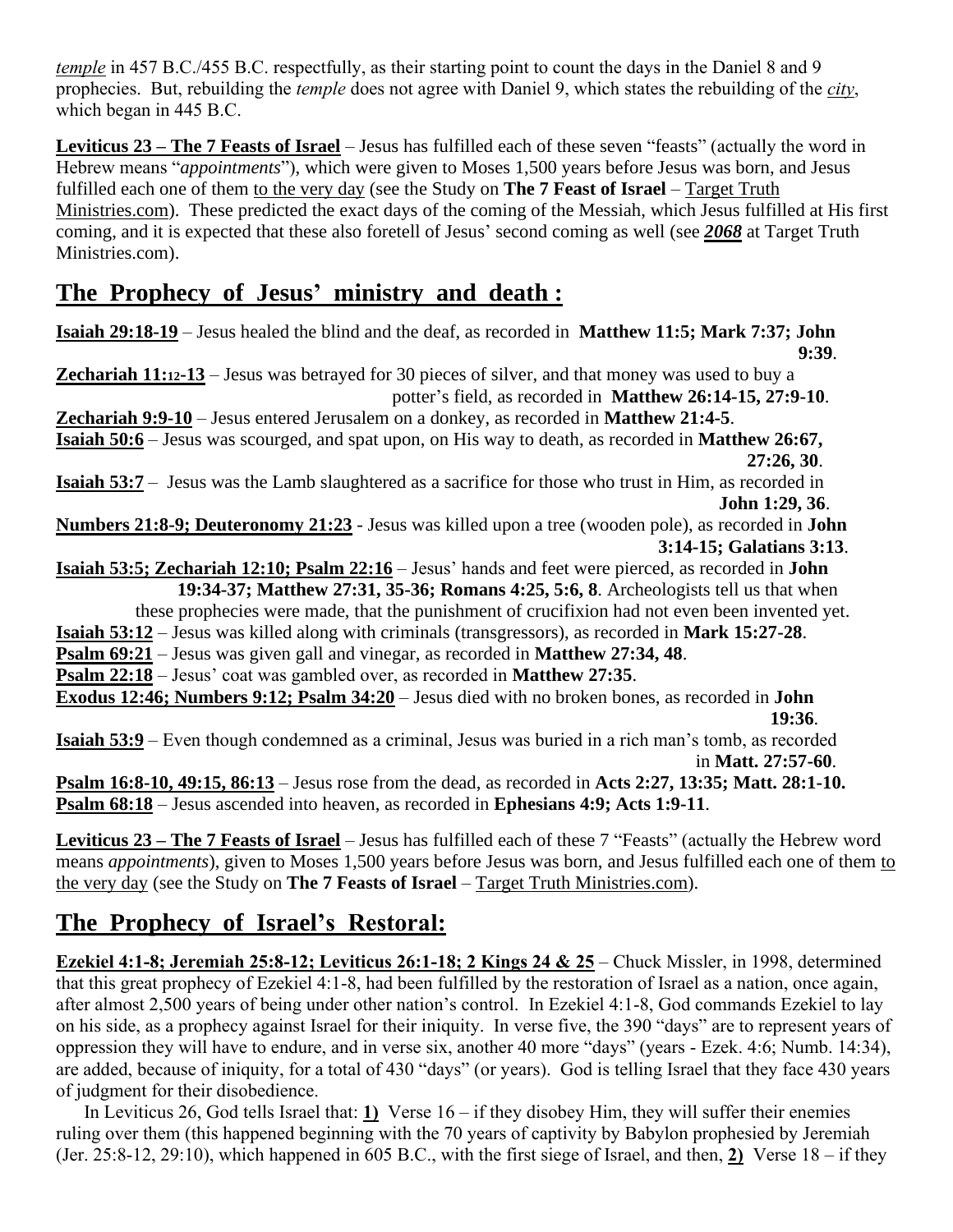still do not obey, He will increase the punishment *seven times* for the remaining punishment yet to be served. Israel served 70 years punishment (a fulfillment of Jeremiah's prophecy), and yet, they still failed to worship God. Therefore, the remaining 360 years of punishment would now be multiplied by seven, resulting in another 2,520 years of punishment (390+40=430, -70=360, x7=2,520 years, or 907,200 days). Accounting for the Jewish 360 day years, all the leap years, and days, etc., this amounts to 2,483 years, 9 months, and 21 days (on our 365-day calendar), that Israel must serve in oppression under other nation's rule (on top of the first 70 years they served in oppression under Babylon).

 The Persian cylinder of Cyrus (held in the London Museum), records the sieges of Israel and Jerusalem (the beginning of Israel's punishment, as well as the destruction of Jerusalem later). From the first siege of Israel (2 Kings 24:1 ff), to the establishment of Israel as a nation once again (which took place on May 14, 1948), this prophecy was fulfilled *exactly* to the year of the 70 years plus 2,483 years, 9 months, and 21 days. By the way, this fulfilled another prophesy as well, because Israel became a nation in one day—within a 24 hour period (Isa. 66:8).

 Further, from the third siege (which was of the destruction of Jerusalem), which took place in 586 B.C. (2 Kings 25:1 ff), to the uniting of the city of Jerusalem to the nation of Israel on June 7, 1967 (the Six Day War), this prophecy of Ezekiel 4 was again fulfilled *exactly* to the year of the 70 years plus 2,483 years, 9 months, and 21 days. Do you think this is just a coincidence? History and science confirm the Bible's accuracy.

There are prophecies remaining to be fulfilled. Jesus is due to return to bring an end to this earth age, and Satan's domain.

**The 7 Feasts of Israel** are also considered a prophecy of this return (the word "feasts" actually is the Hebrew word for "*appointments*"), and Jesus is expected to fulfill the last three of these Feasts one more time--to the very day--exactly! (see the Study - **The 7 Feasts of Israel**, and also *2068* at Target Truth Ministries.com).

Remember Jesus' words in **Luke 16:31**; "*If they do not listen to Moses and the prophets, they will not be persuaded even if someone rises from the dead*."

#### **The Prophecy of Jesus' Return:**

Jesus gave us a prophecy in **Luke 21:29-32** (which is also referenced in **Matthew 24:32-35**), concerning Israel and the end-times. In **Luke 21:29-32**, Jesus gives us a prophecy of *the generation* which would see His return. This generation (which sees the fig tree, and all the trees, coming out of dormancy), will see the return of Christ. The reference to "this generation" is *not* to the generation of Jesus time. Jesus Himself said that He would give His generation "no sign, except the sign of Jonah" (**Matthew 16:4**), emphasizing that this prophecy of the fig tree is given to the generation which actually sees the fig tree come to life again. The fig tree coming out of dormancy is Israel (1948-1967). The fig tree is a common Jewish reference to Israel (**Joel 1:6-7; Hosea 9:10**). The other trees coming out of dormancy also were established at the same time (Jordan, Syria, Lebanon, Iraq, Libya, Iran, Greece, Saudi Arabia, Hungary, Bulgaria, Yugoslavia, and many others). These were all part of the Byzantium and Ottoman empires from the time of the Jesus and the Roman Empire to WWI, and all became countries again at the time of Israel.

It is interesting that God picked the fig tree as a reference for Israel, and the clock by which we may understand the return of Jesus and the harvest of all those who love Him. Why a fig tree? The fig tree has two primary harvests each year, with the long harvest period over the summer. The first (or early harvest), is in spring, and the fruit comes off of the old growth. The next harvest is from new growth, and extends through the summer, and ends in the final harvest when summer ends with the first frost. This is a picture of the resurrections (the harvest of souls). The first resurrection was with Jesus—in the spring, at the Feast of First Fruits (**Matthew 27:50-54**), and today, the harvest continues, and the harvest will be completed when Jesus returns—possibly at the exact time of the final harvest period at the end of summer—at the Feast of Trumpets and the Feast of Atonement in the fall (see the Feasts of Israel in the book "*Revelation, Apostasy, End Times, & This Generation*"—Target Truth Ministries.com.